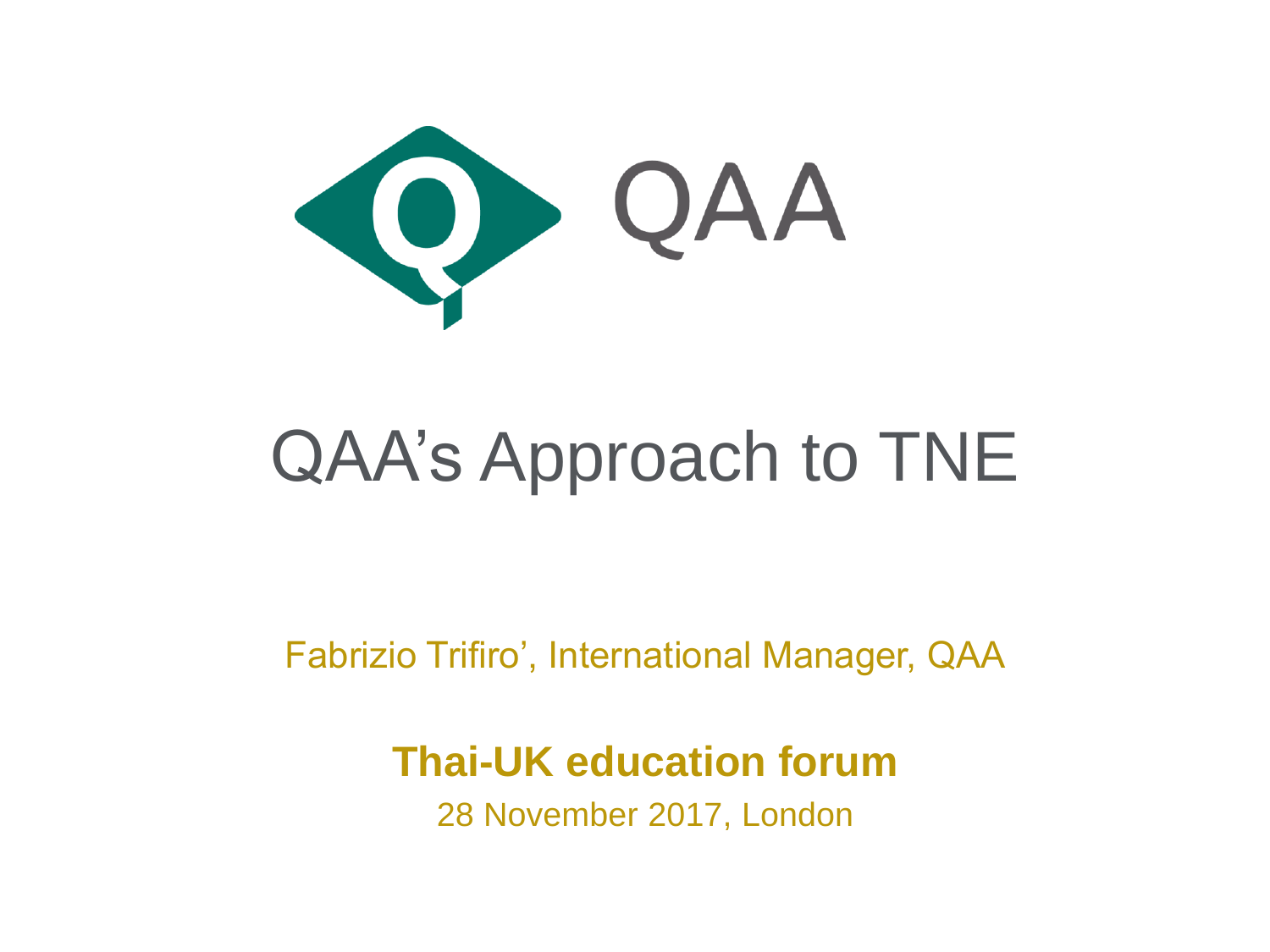### **Structure of presentation**

- QAA's approach to transnational education
- Current and forthcoming TNE activity
- Key challenges and top tips for TNE providers

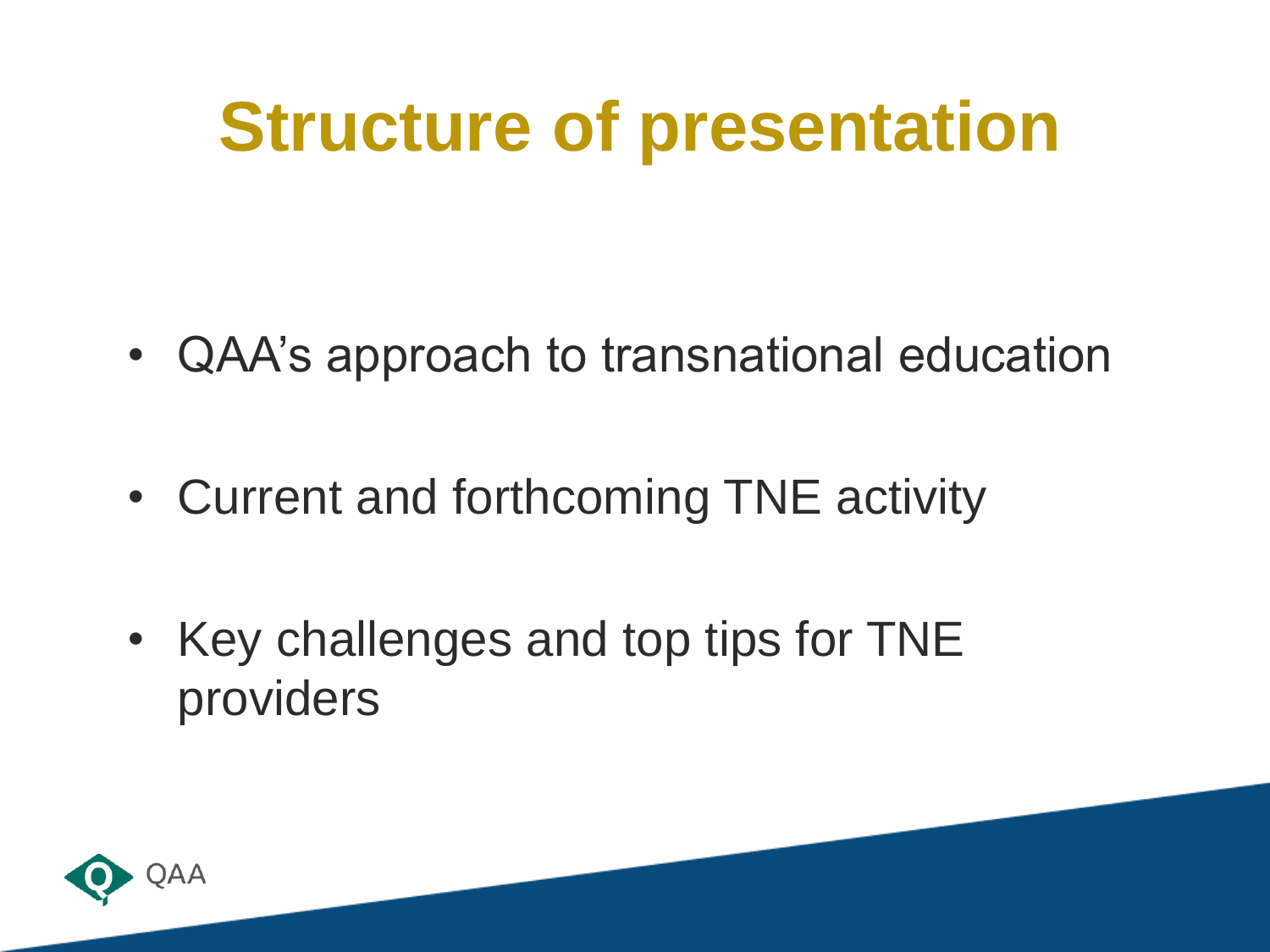### **QAA's mission**

To safeguard standards and improve the quality of UK HE *wherever* it is delivered

- $\checkmark$  We develop reference points setting out expectations for UK HE (*The UK Quality Code for Higher Education*)
- $\checkmark$  We undertake institutional peer-reviews to check HE providers meet those expectations

*Both reference points and peer-reviews cover TNE*

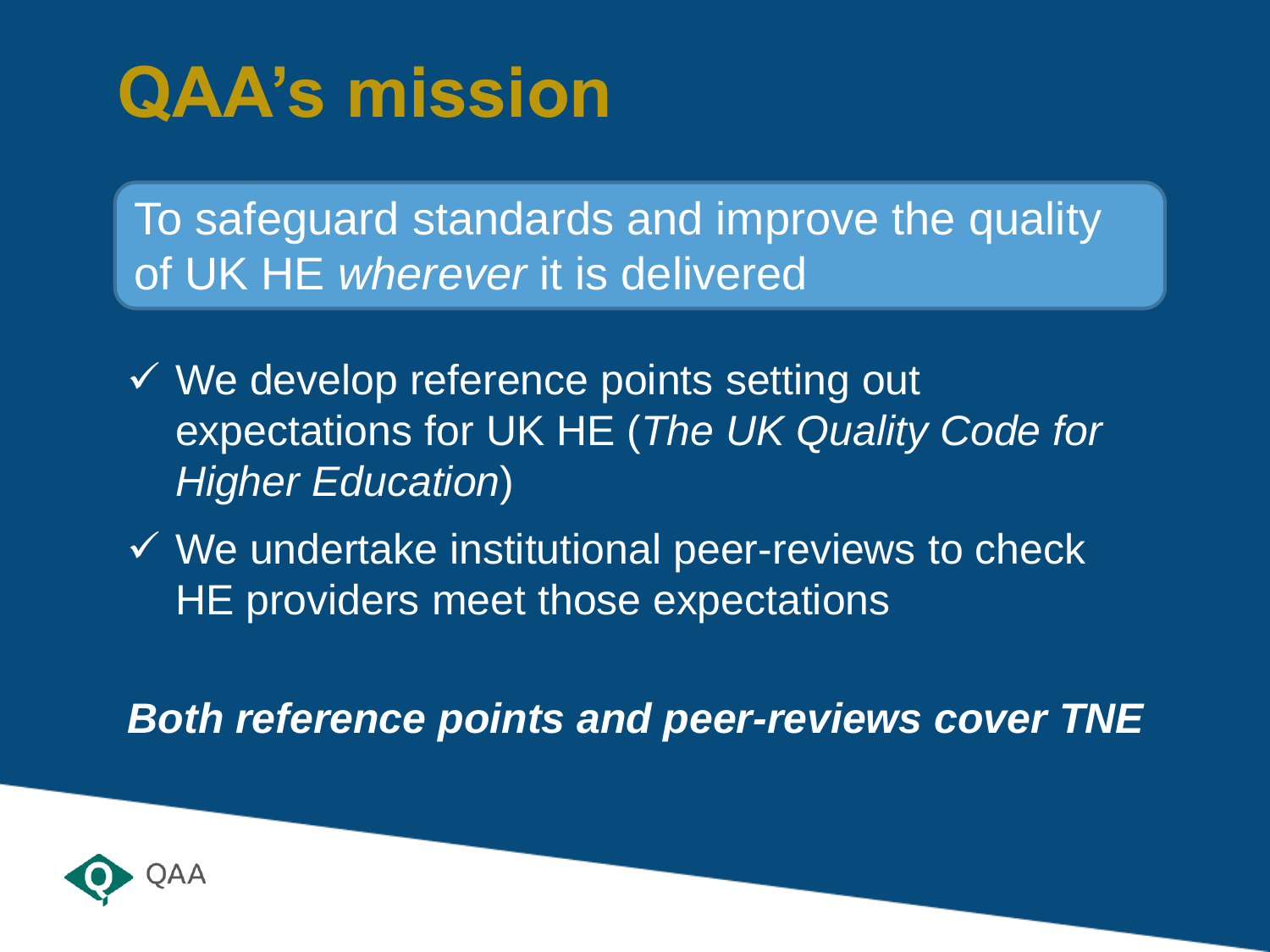#### Over 80% of UK universities are involved in some form of TNE, delivered all over the world

 $50,000 +$ 20,000 - 49,999  $000 - 19.999$  $5.000 - 9.999$  $2.000 - 4.999$ Source: 1,000 - 1,999 HESA Aggregate Offshore Record For more details see: World total 663,915 www.hesa.ac.uk/sfr224

Transnational students studying wholly overseas for a UK HE qualification in 2014/15

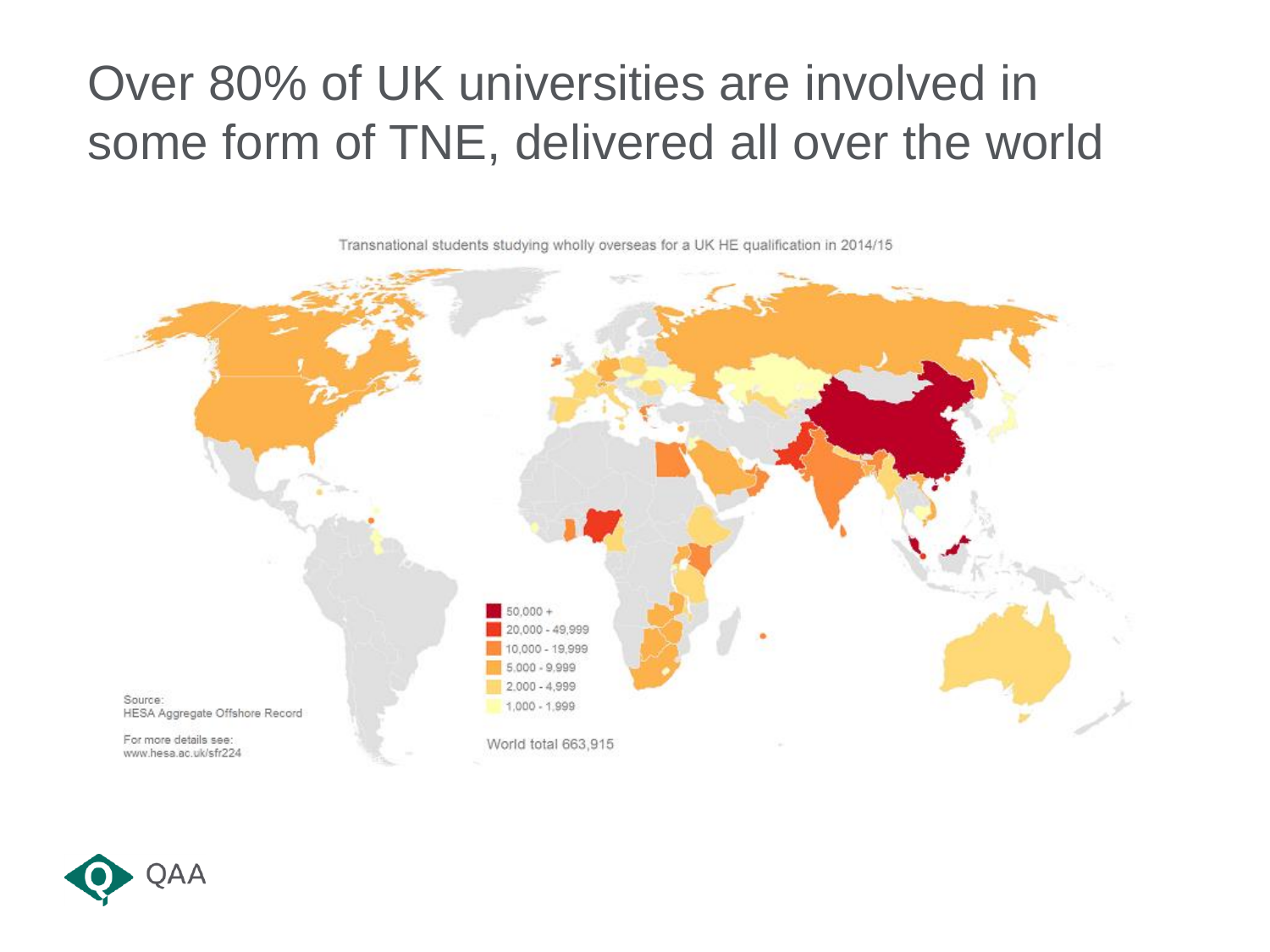#### **TNE is the main area of growth**



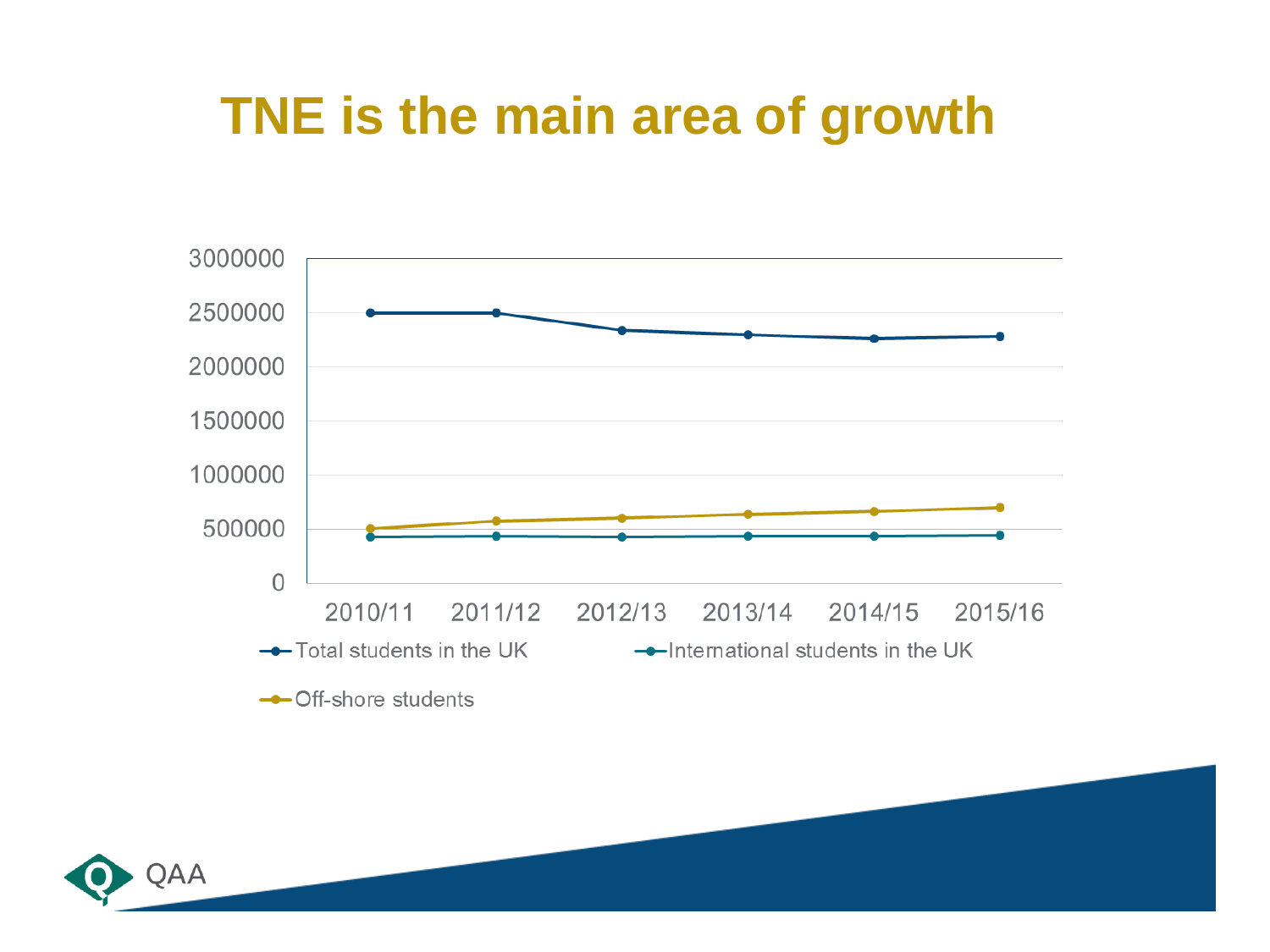### **Snapshot of UK transnational education (2015-16)**

**701,010** TNE students:

**74,965** studying within the European Union (EU)

**626,045** outside the EU

#### **Top 10 countries for UK TNE (2015-16, student numbers)**

- i) Malaysia (78,850)
- ii) China (65,200)
- iii) Singapore (49,970)
- iv) Pakistan (46,640)
- v) Nigeria (35,015)
- vi) Hong Kong (29,220)
- vii) Sri Lanka (20,910)
- viii) Oman (19,895)
- ix) Egypt (19,840)
- x) Ghana (17,370)

Source of data: HESA (2015-16)

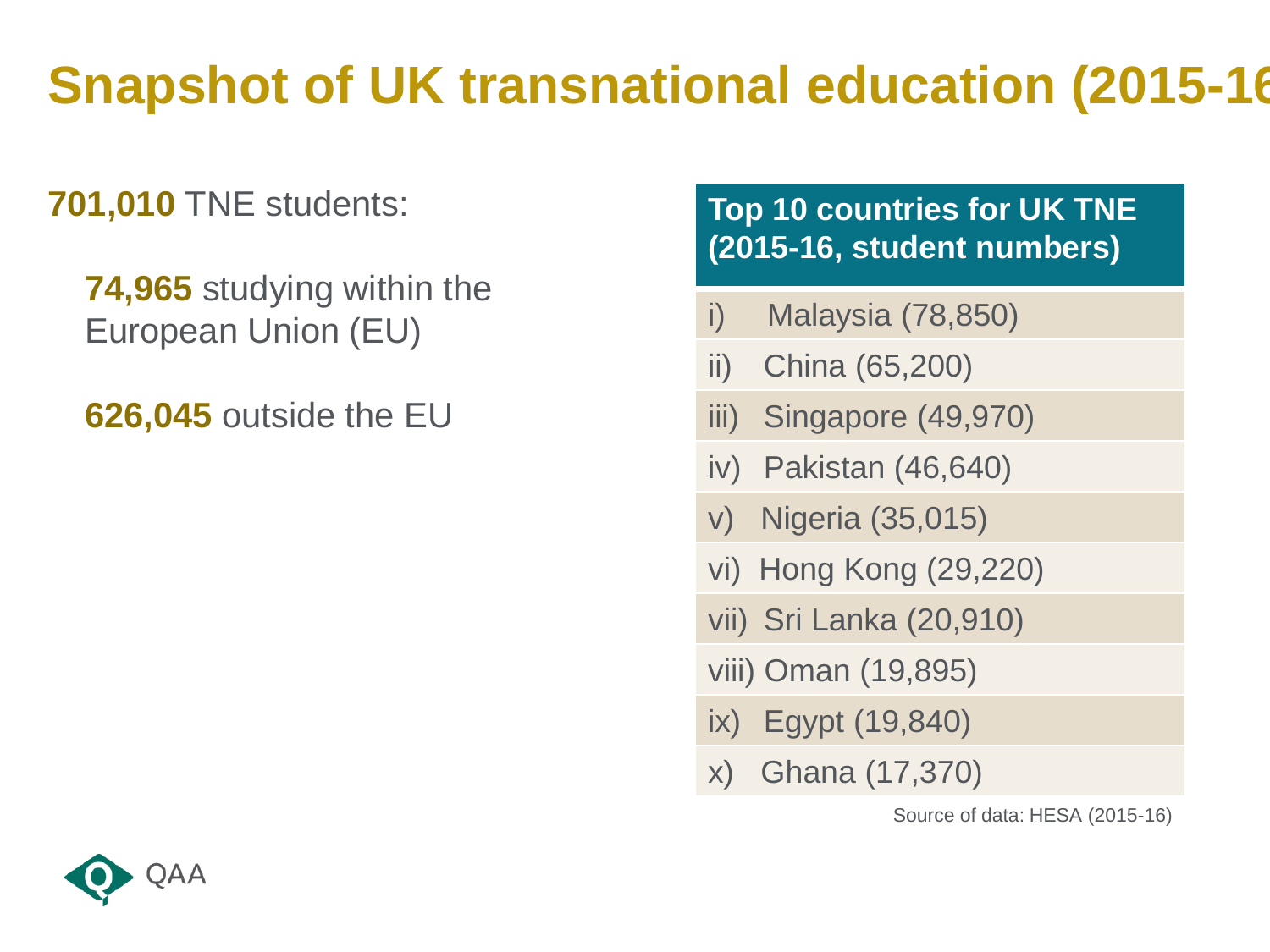### **The autonomy of UK Degreeawarding bodies**

UK degrees must be awarded by legally approved degree-awarding bodies (Recognised Bodies)

*Degree-warding bodies* are recognised, but not owned by Government. They are autonomous and independent:

- They are self-accrediting
- They retain the ultimate responsibility for the quality and standards of their degrees
- They can partner with further education colleges and private providers, at home or overseas, for the delivery of their HE degrees.

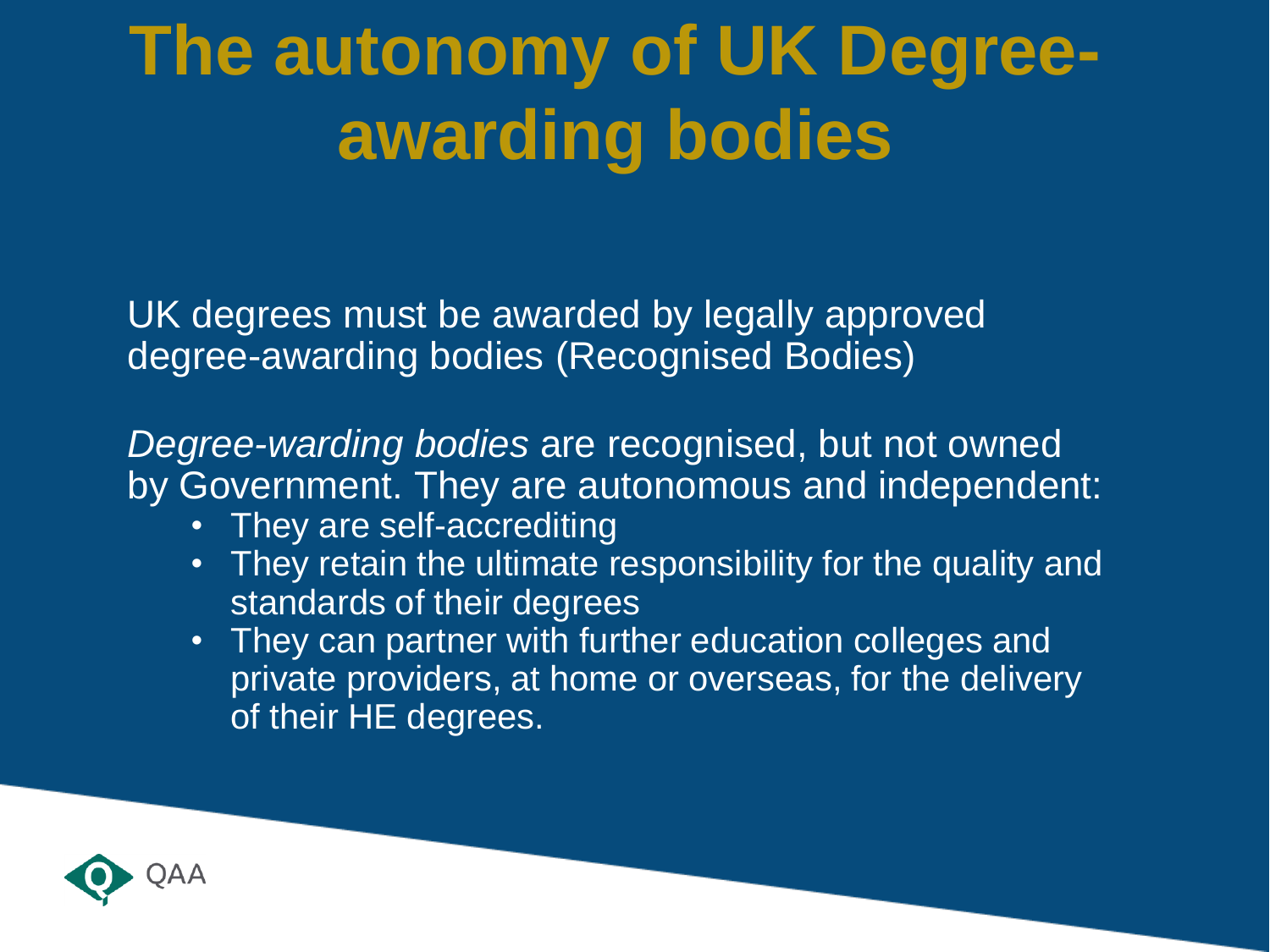### **The quality assurance of UK TNE**

Institutional reviews: comprehensive in scope

#### TNE Review: complementary in-country review process focused on

- how institutional policies and processes are implemented in practice
- better understanding the TNE student experience
- disseminating good practice across the sector / enhancing UK TNE
- re-assuring international stakeholders / safeguard UK HE reputation

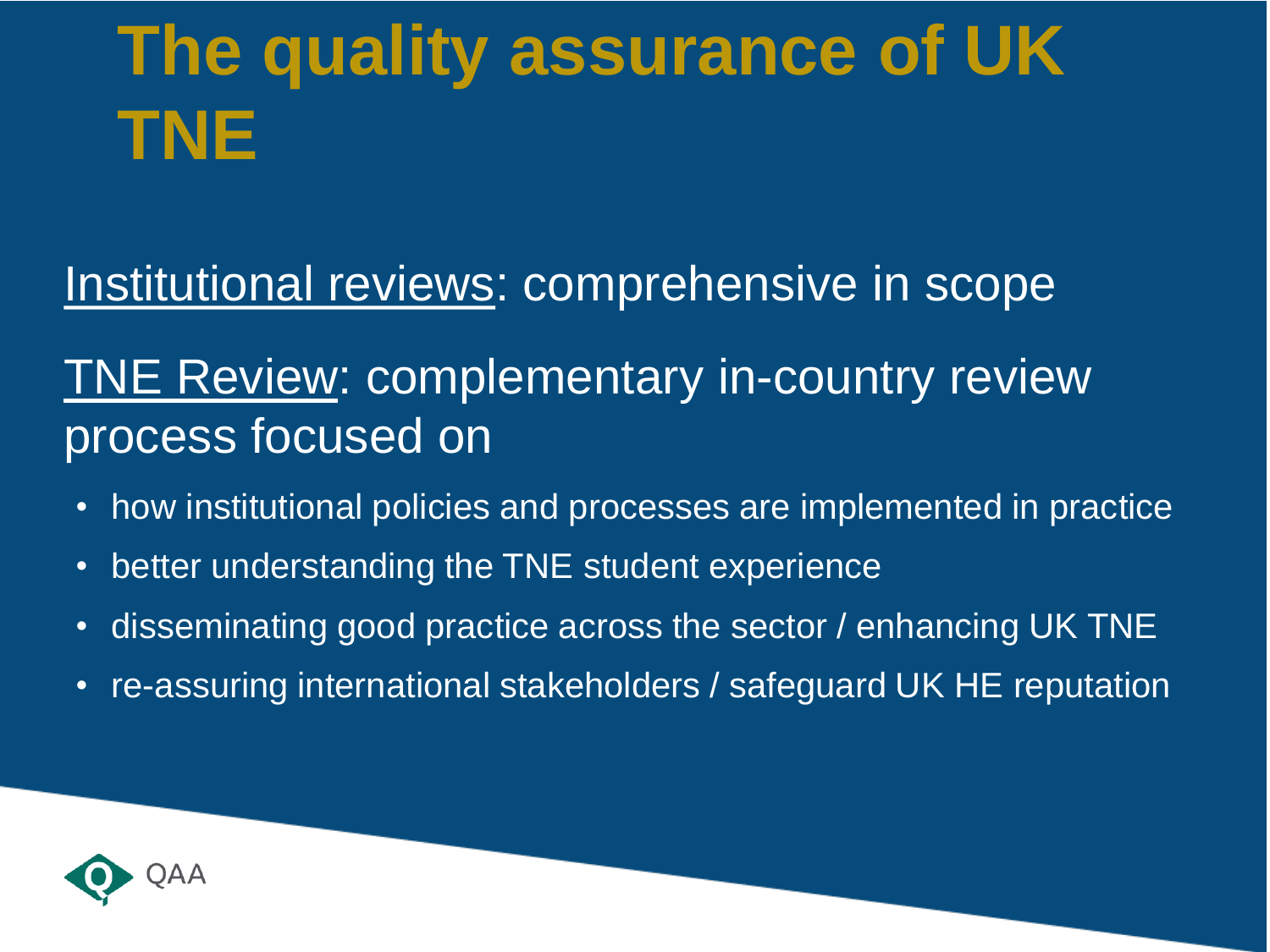### **A country based approach**

TNE Review is carried out on a country-by-country basis

• Malaysia (10), Singapore (11), China (12), UAE (13), Caribbean (14), Greece/Cyprus (15), Ireland (17), Hong Kong (18), Malaysia (19)

It is more cost-efficient than an institution-based approach, given the scale and spread of UK TNE

It allows to get an in-depth understanding of the features / challenges involved in operating in particular countries

It allows to establish stronger links with host country QA bodies to lessen burden on providers and agencies too

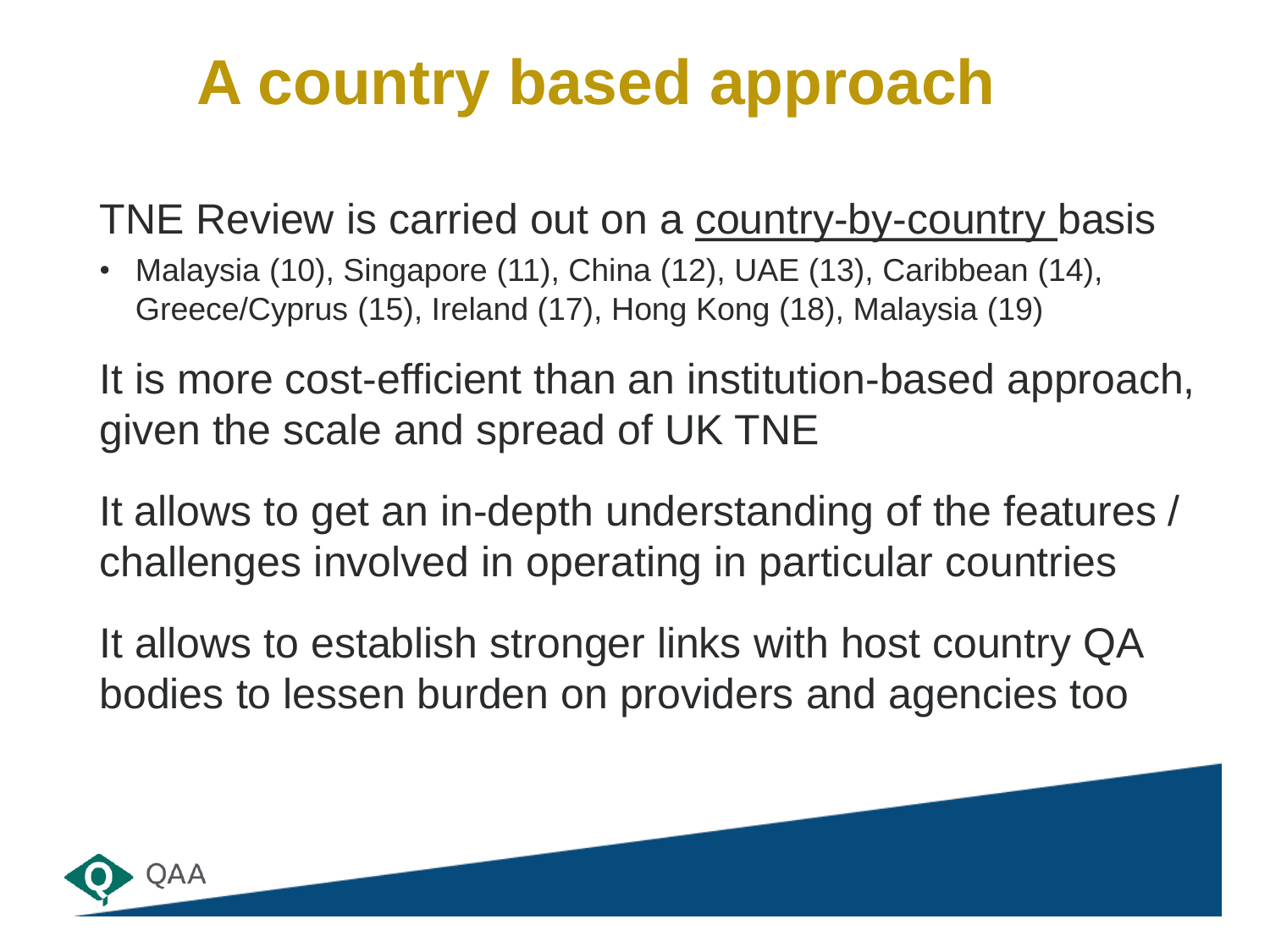### **A partnership approach**

We regularly seek to cooperate with host country agencies to avoid regulatory gaps and overlaps:

- striving to lessen the burden on providers and ourselves, and implement a risk based approach
- given the scale and spread of UK TNE, it's imperative for QAA to rely on host countries' agencies' intelligence and cooperation
- bilateral strategic partnerships (MoUs)
- multilateral initiatives (QACHE Toolkit, Quality Beyond Border Group, Cross Border Quality Assurance Network)

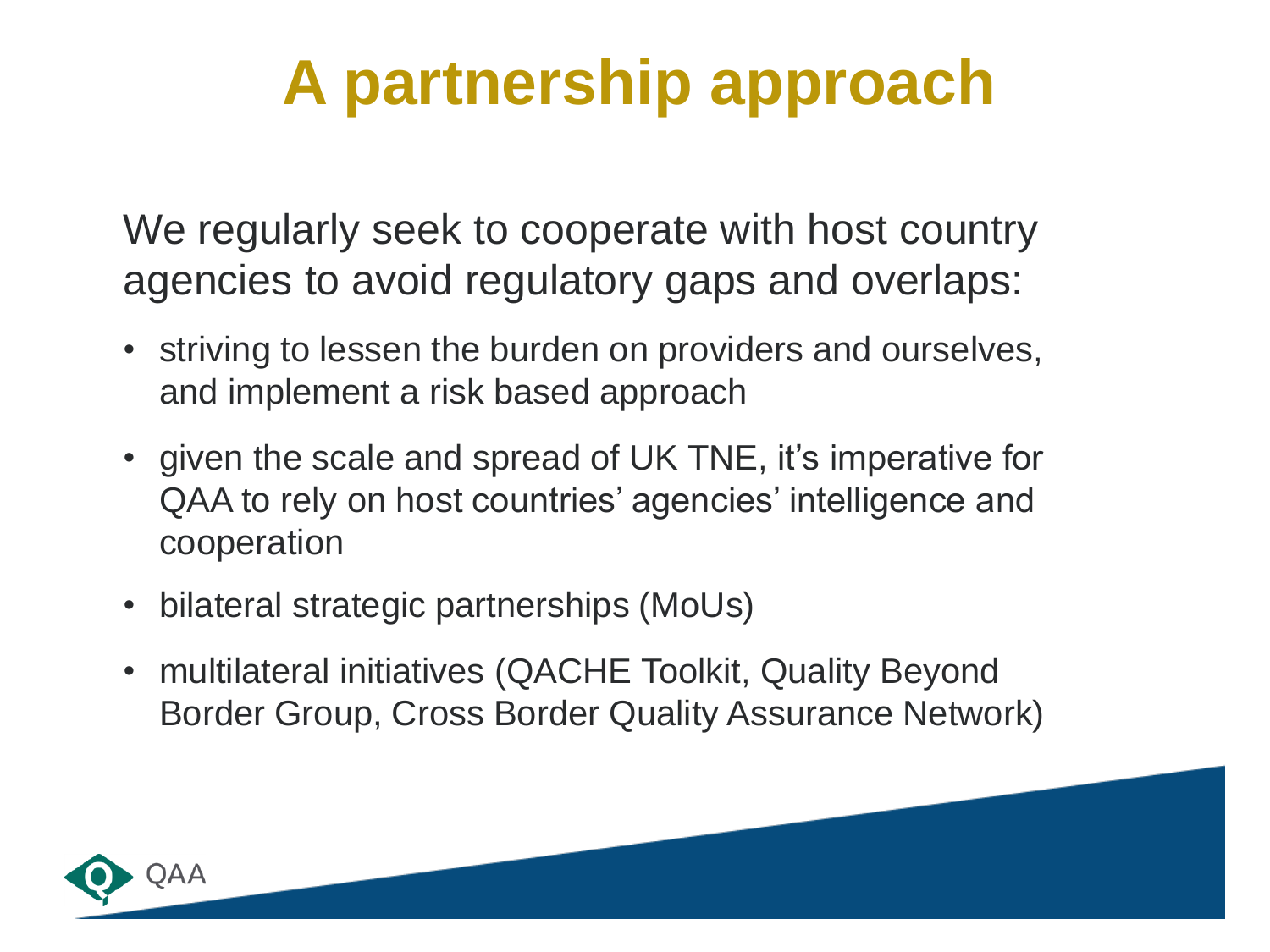### **Chapter B10 Quality Code**

*Managing Higher Education Provision with Others:* 

*degree-awarding bodies have ultimate responsibility for academic standards and the quality of learning opportunities, regardless of where these opportunities are delivered and who provides them*

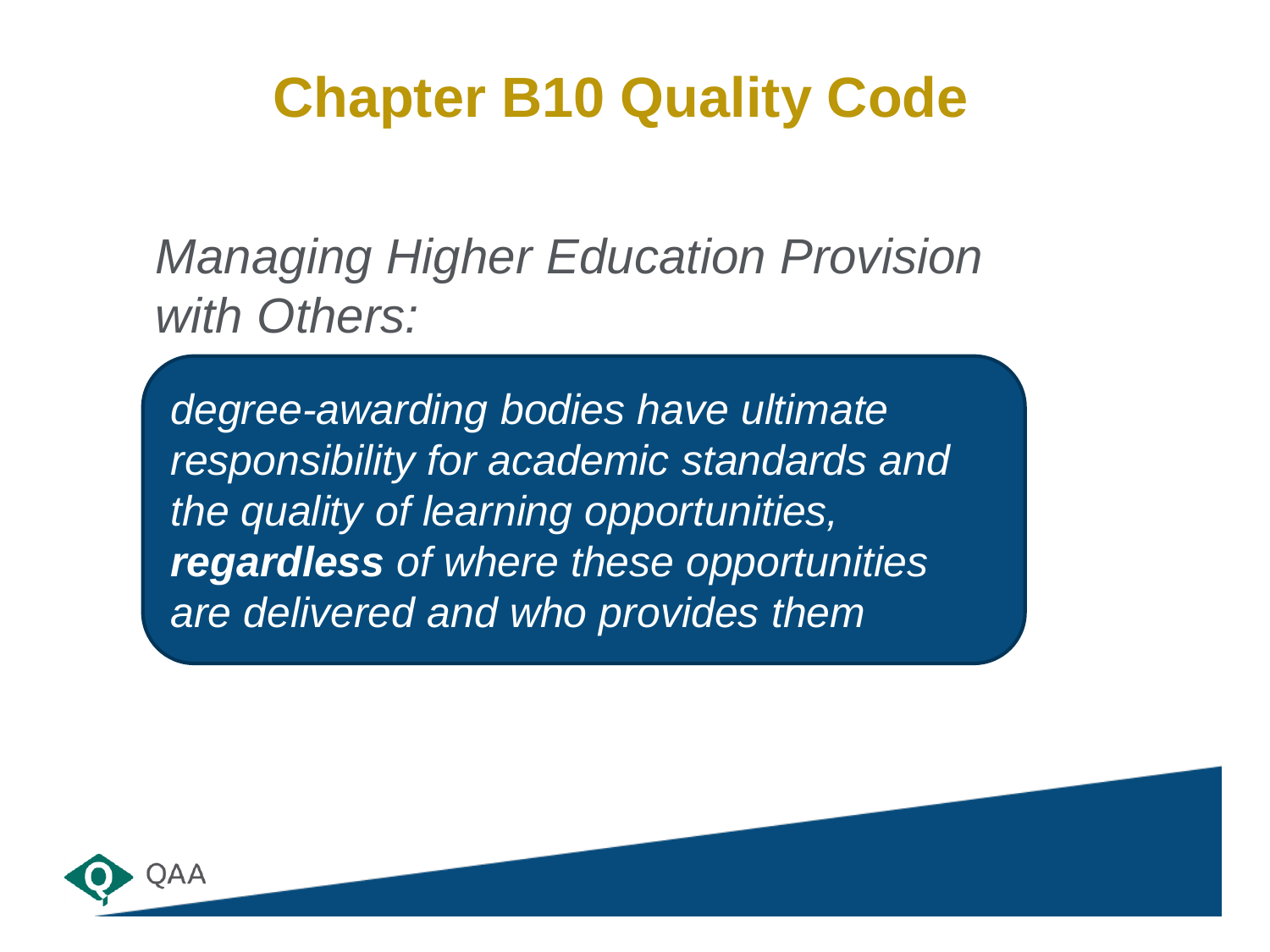#### **The TNE Review process**

 $\checkmark$  Selection of target countries  $\checkmark$  Survey of UK TNE activity in selected country  $\checkmark$  Selection of TNE provision to be looked at  $\checkmark$  Selection of review team  $\checkmark$  Information request to selected provision  $\checkmark$  Desk-based analysis of submitted information  $\checkmark$  Review and case studies visits  $\checkmark$  Review reports, case studies and overview report  $\checkmark$  Follow up activity

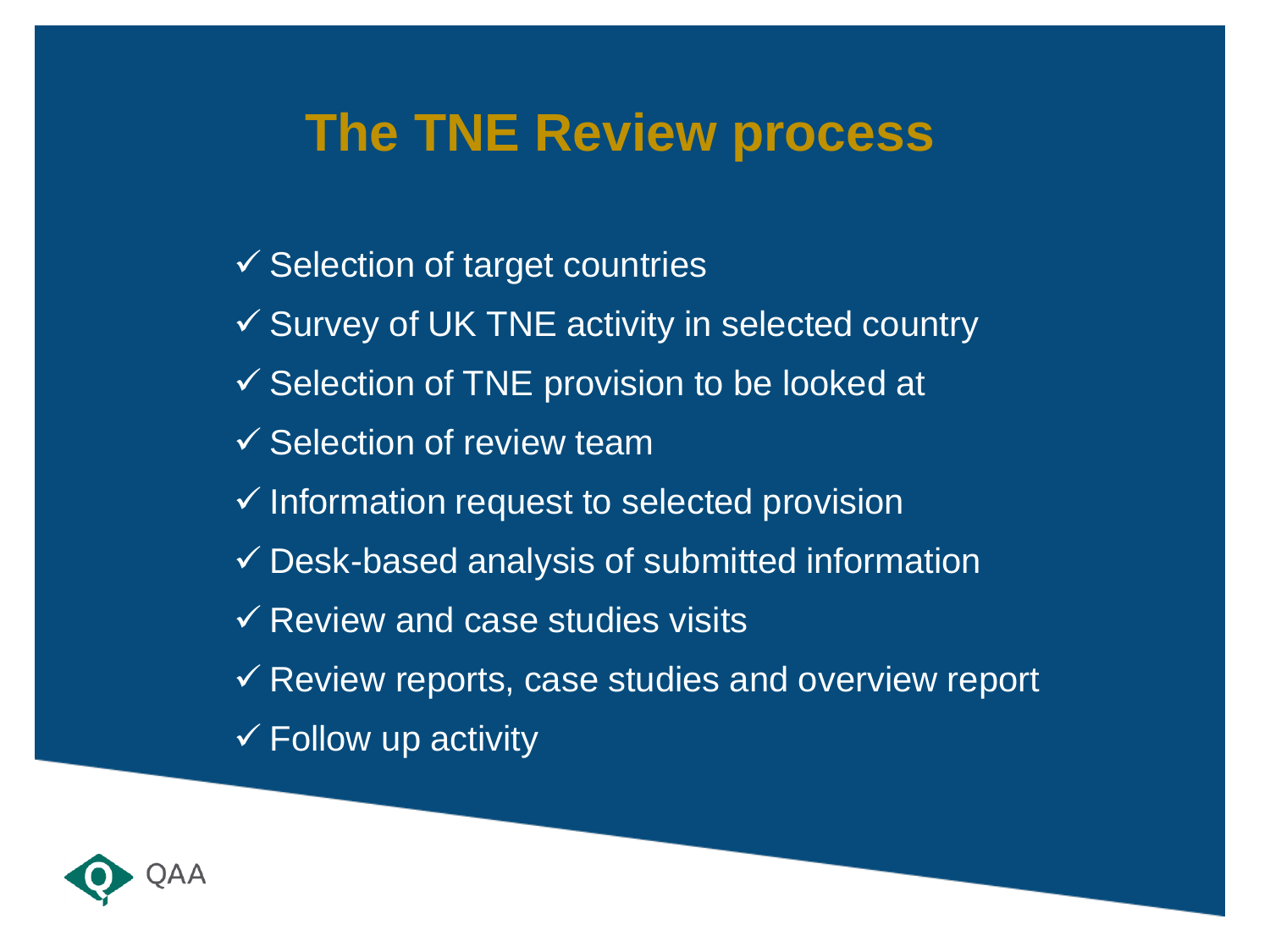### **Three-year programme (2017-19)**

#### TNE Ireland 2017 (key host country in Europe)

- concerns raised by QQI, strengthening cooperation with QQI
- support growth of quality UK TNE post-Brexit and local policy developments

#### TNE Hong Kong 2018 (5<sup>th</sup> largest host country)

• progressing innovative cooperation with HKCAAVQ, joint-review activity and recognition of HKCAAVQ accreditation decisions

#### TNE Malaysia 2019 (largest host country)

- progressing cooperation in joint-review activity
- addressing local concerns on double degrees

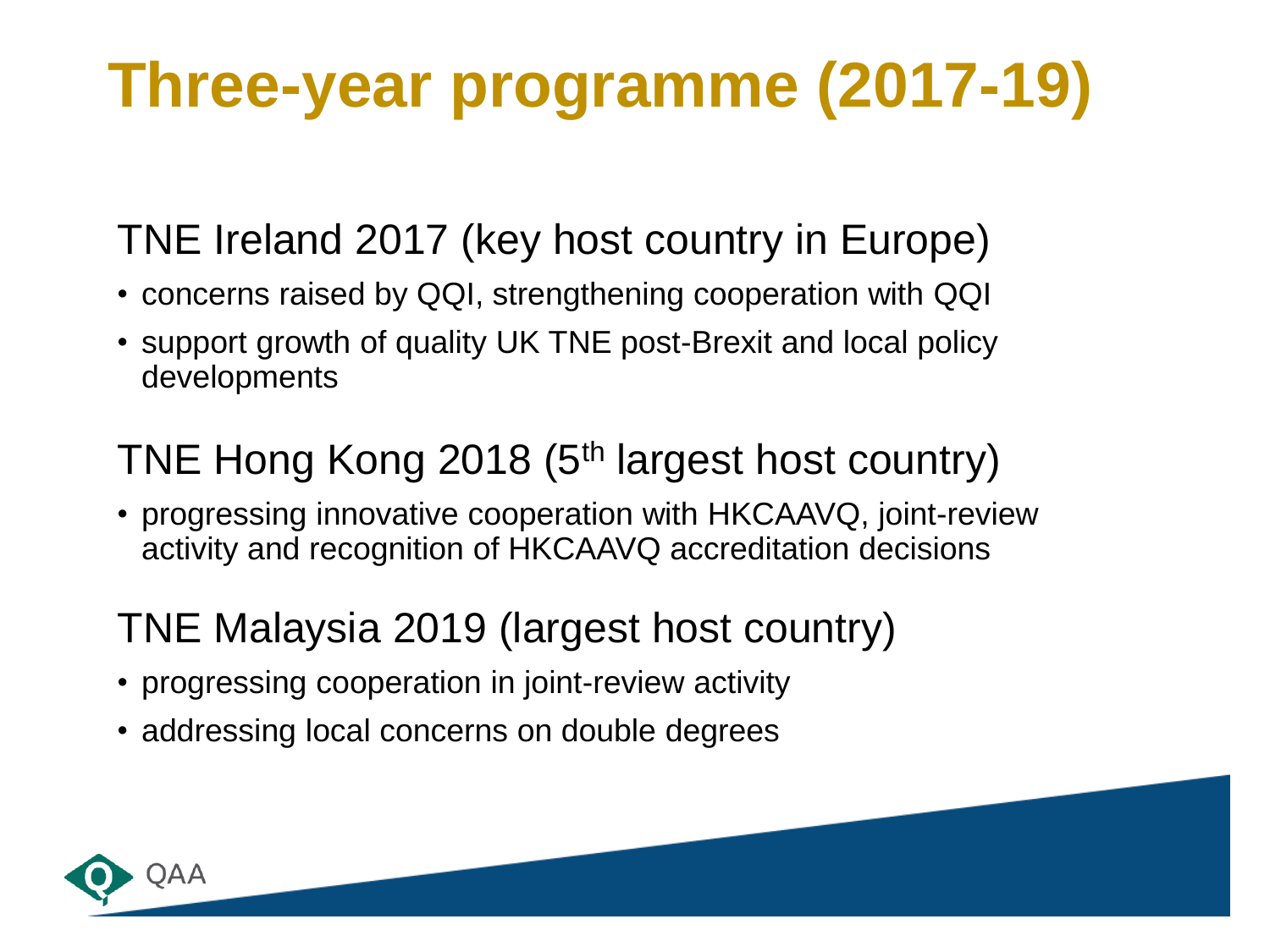# **Key challenges and top tips (I)**

#### Cultural distance:

- reciprocal clarity about the nature of a partnership
- understand each other cultures of teaching, learning and quality assurance / induct UK and partners' staff

#### Geographical distance:

- minimise its impact on communication and contact
- invest in IT and be prepared to travel

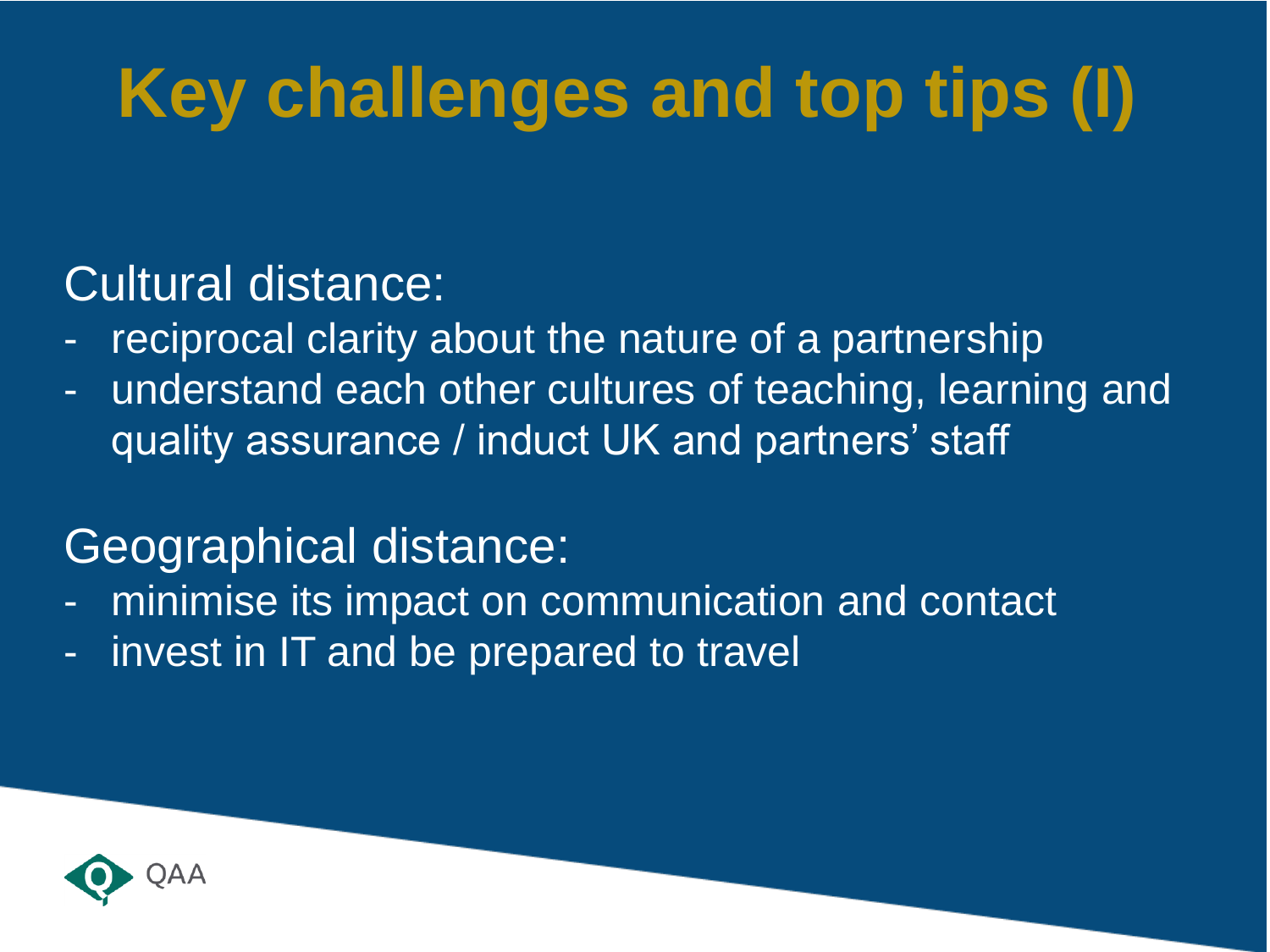### **Key challenges and top tips (II)**

Adequate and specialist staff capacity

- train staff and plan resources from the start

The student experience and the student voice

- ensure necessary resources and support services are made available
- have procedures in place to collect and respond to students' views
- contextualisation / localisation of curriculum

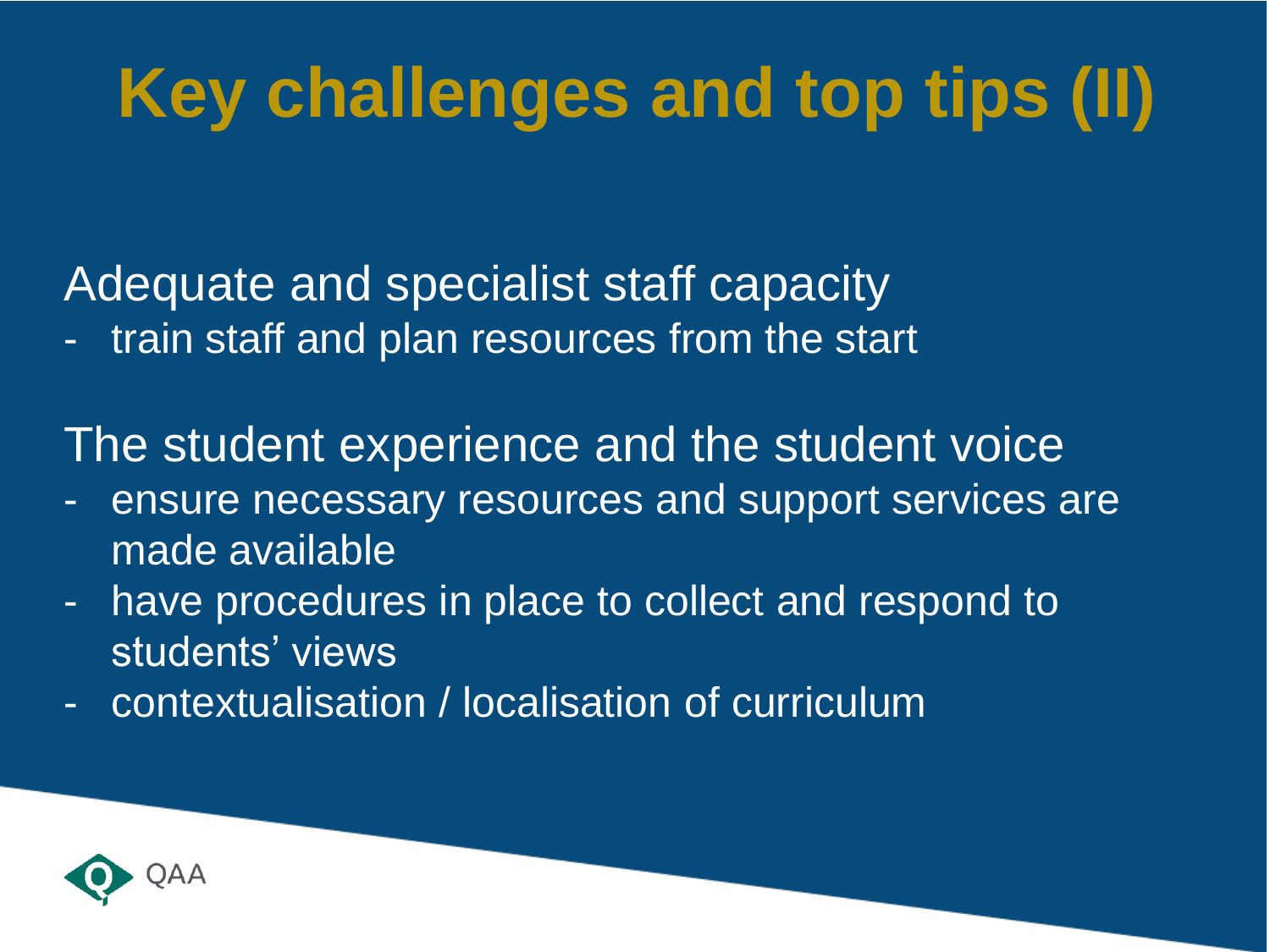# **Key challenges and top tips (III)**

#### Regulatory jungles

- understand local operating environments and keep abreast of regulatory changes

Due diligence and thorough planning - get it right from the start

#### Have a clear strategy and prioritise

- do not overstretch
- have a central oversight of all TNE provision